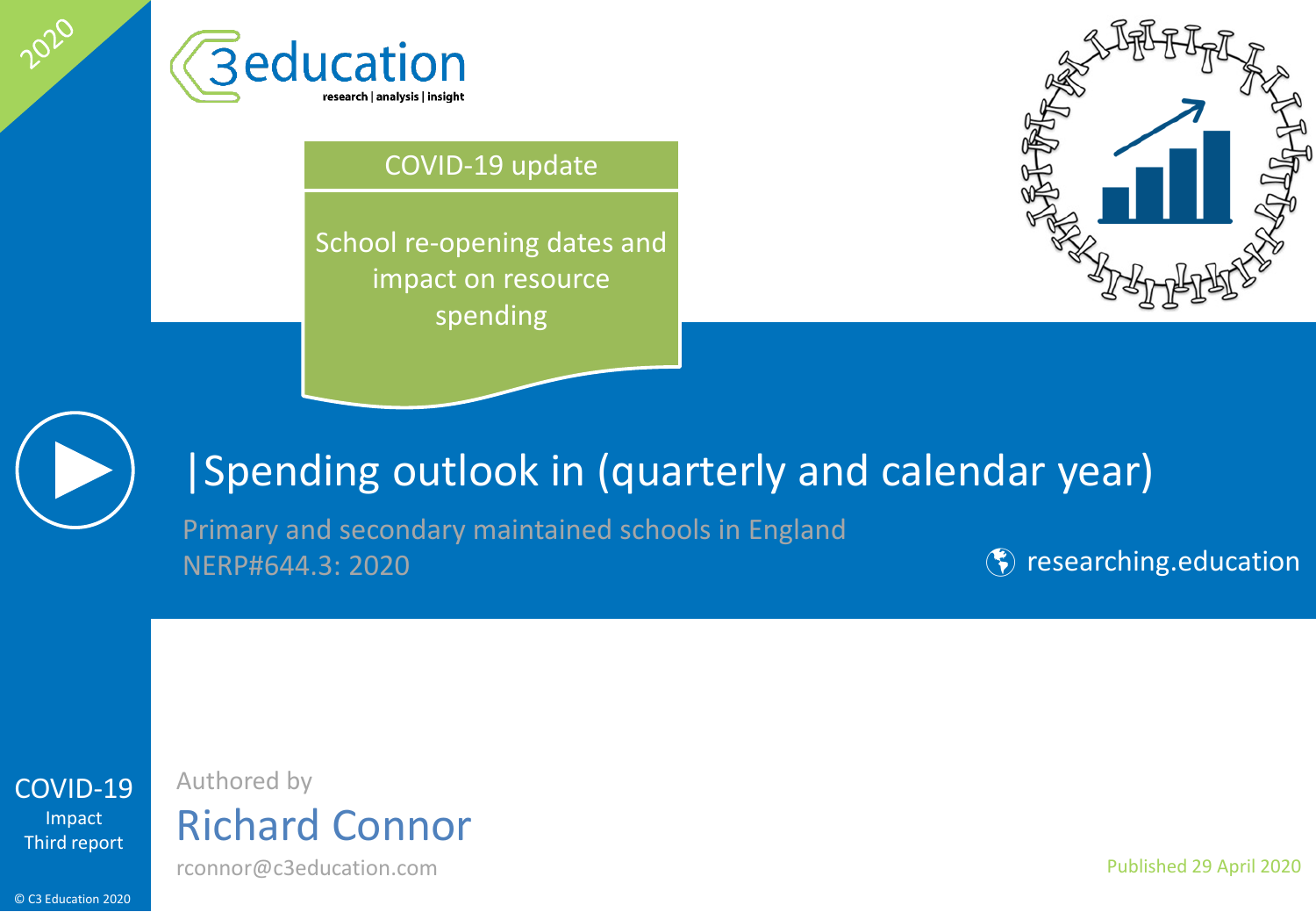<span id="page-1-0"></span>



This market update assesses the impact of school closures on spending on the full range of products and services purchased by schools over the calendar year – covering all ICT and non-ICT learning resources, administrative and furniture requirements. Overall spending each quarter is evaluated based on when schools partially or fully reopen.

Research conducted with head teachers from 23 to 28 April identifies likely opening dates being the last week of May, or the first week of June, although some establishments thought that a longer timescale was likely.

Although a relatively small number of schools were surveyed, it is interesting to note the differences in spending expectations based on when a school is likely to re-open (either partially or fully).



[COVID-19](#page-1-0) Impact Third report

Intro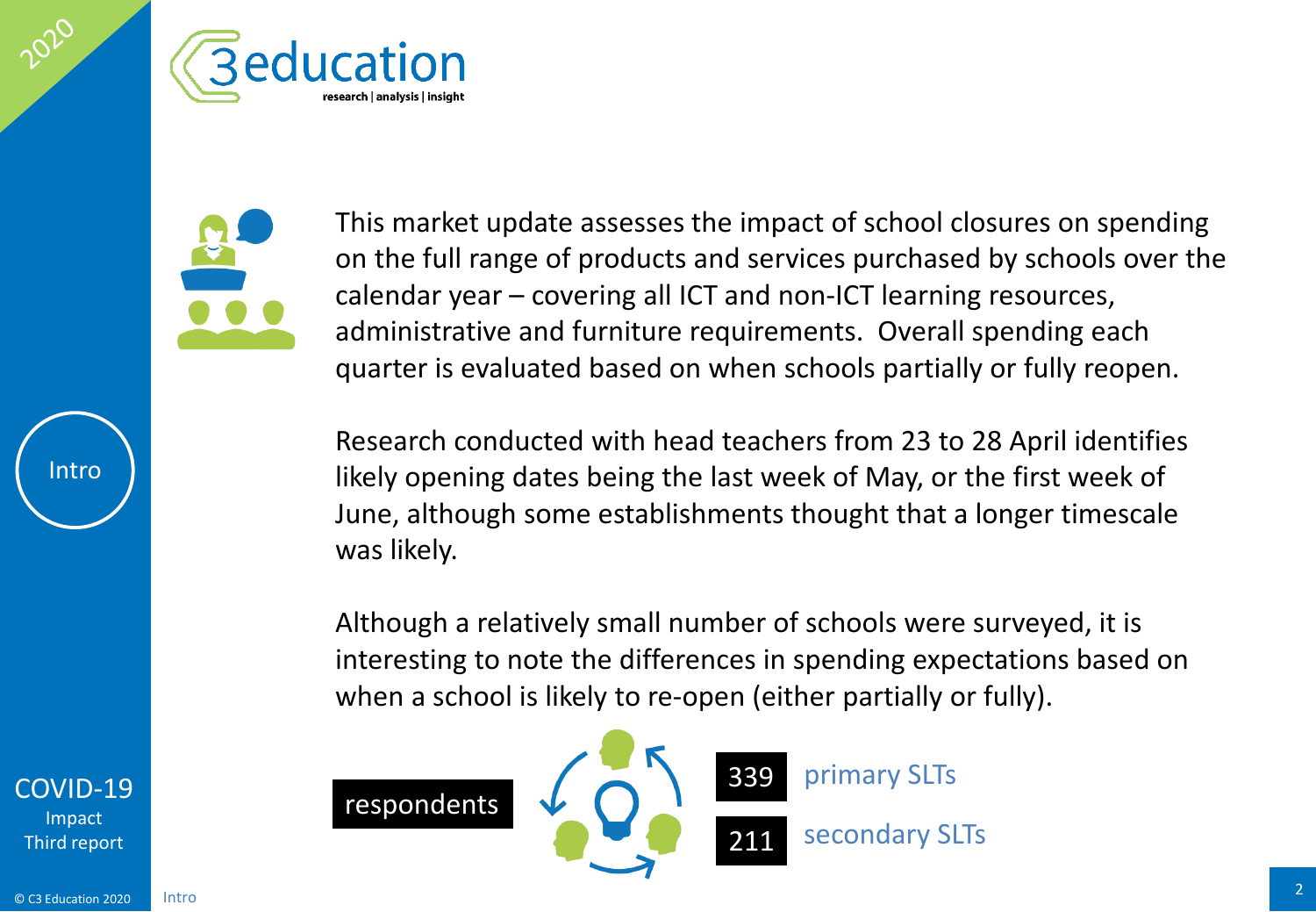

In each of the selected anticipated weeks of opening the impact on Q2 spending growth intentions (Apr/May/Jun) deteriorates after the week of 1 June. And if schools only opened for a few weeks before the end of normal term time, the impact on Q2 spending would be negative. This negativity is likely to drive 2020 calendar year spending negative.

The reason given for the uplift in spending in Q2 (Apr/May/Jun) for the week beginning either 25 May or 1 June is that this is the most anticipated range of dates, with more schools preparing spending, both to open for a 7-8 week onsite term and 5-6 week home learning period, of which both require different types of spending.

For home learning there is the requirement for teacher and pupil laptops, digital learning solutions and content, while physical resources, especially cleaning materials, will be required once pupils return. If schools only open close to the very end of term it is unlikely to require as much physical resourcing for only some pupils returning for a short period.

[COVID-19](#page-1-0) Impact Third report

Intro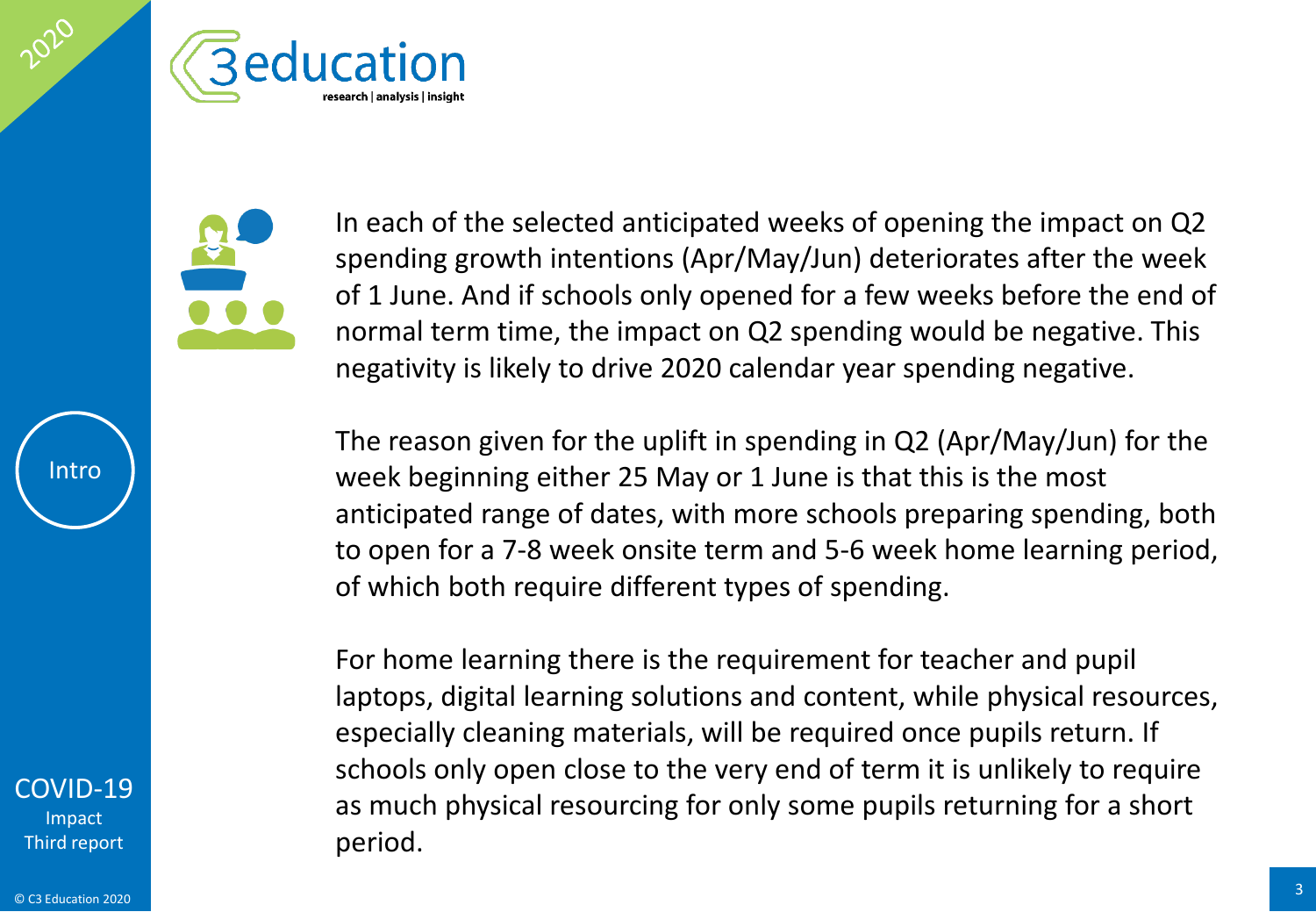





# Impact of Q2 spending by opening date

The majority of schools anticipate opening either the week of 25 May or 1 June, with Q2 spending being positive in both scenarios. However, as the opening date extends, spending in Q2 is likely to turn strongly negative.



[COVID-19](#page-1-0)

2020

Impact Third report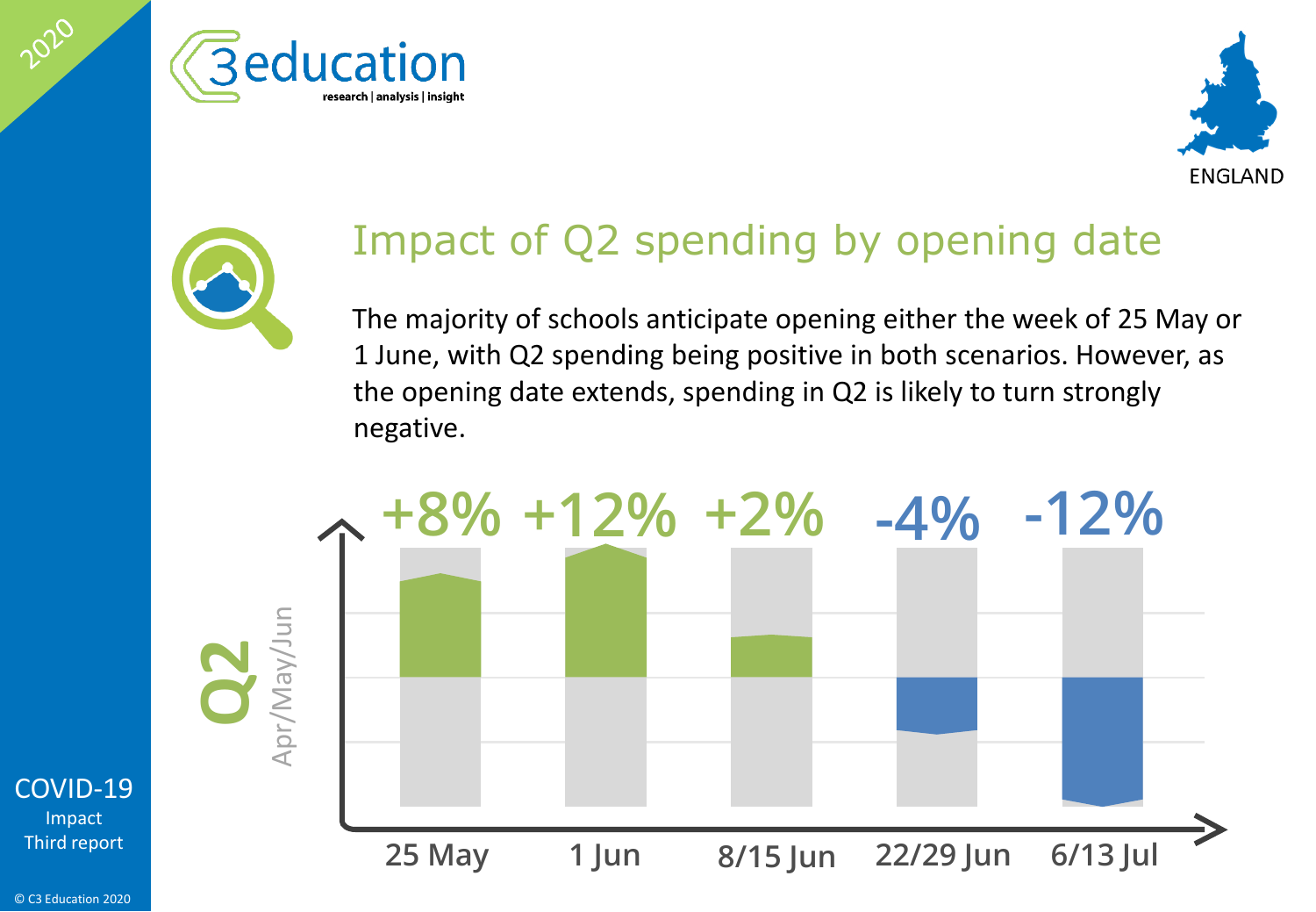





#### Impact of annual spending by opening date

Once the full calendar year spending is mapped, the impact of school opening dates is less significant as Q3 and Q4 sales compensate. However, the later the opening date the more likely annual spending will turn negative for the year.



**2020**

[COVID-19](#page-1-0) Impact

2020

Third report

© C3 Education 2020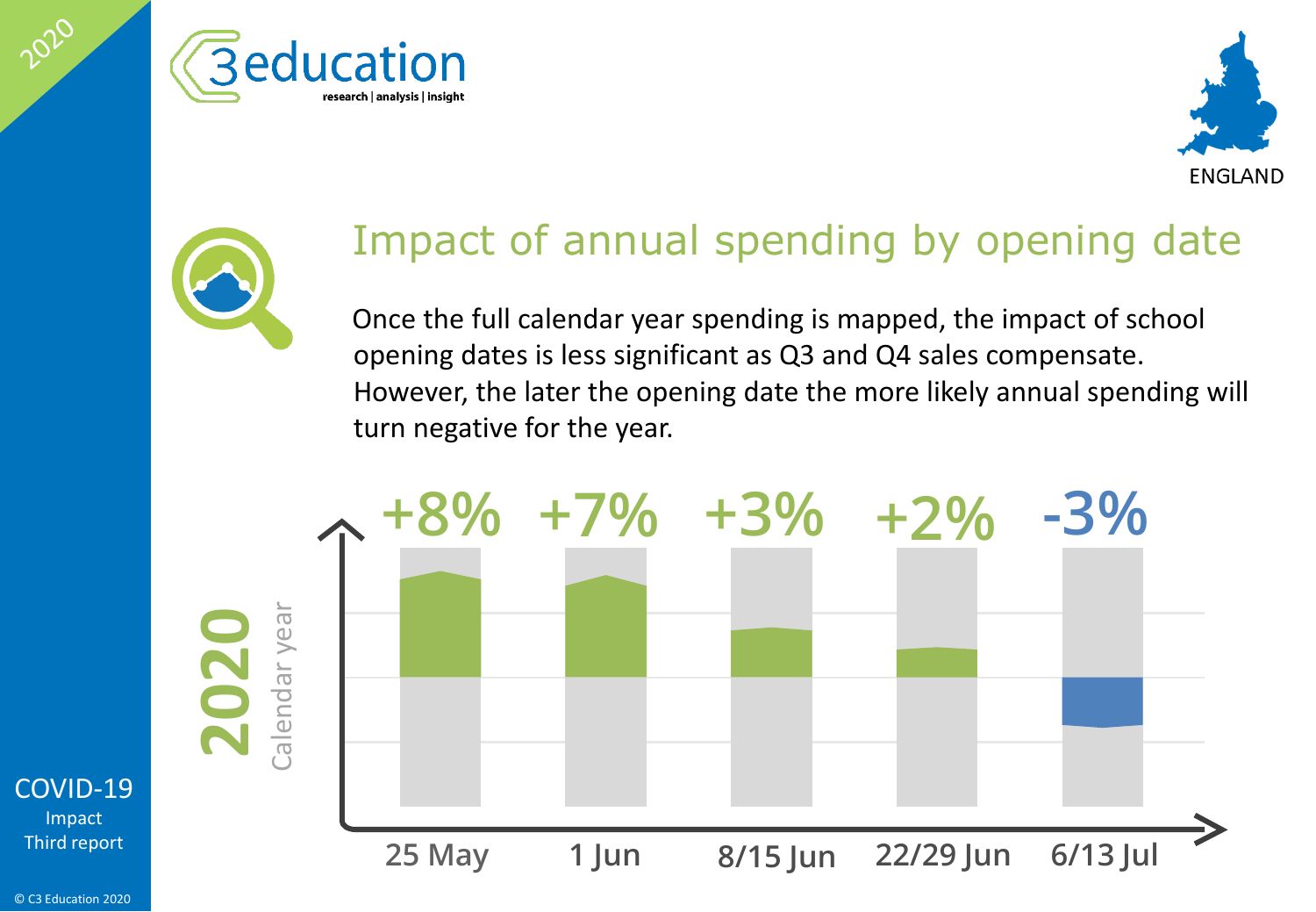





## Re-opening week of 25 May

If schools open from 25 May the impact on Q2 spending is likely to be limited. Even though spending on curriculum and stationery items will be impacted, it is somewhat offset by spending on consumables.



Impact Third report

25

**May**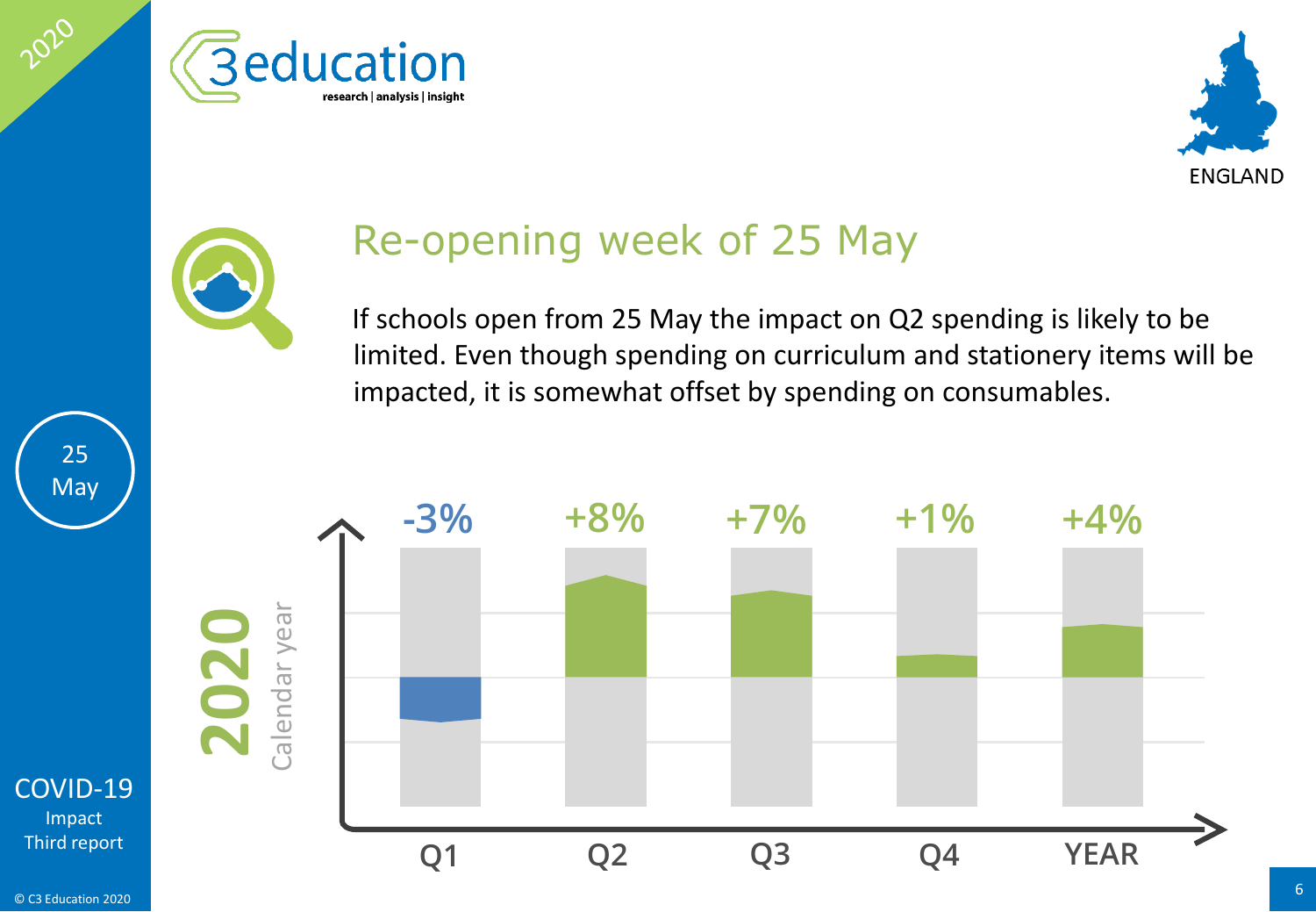





## Re-opening week of 1 June

If schools open from 1 June the impact on Q2 spending is likely to reach its most positive position, with both Q2 and Q3 spending being strongly positive. However, Q4 spending (Oct/Nov/Dec) is likely to be static.



Impact Third report

1 June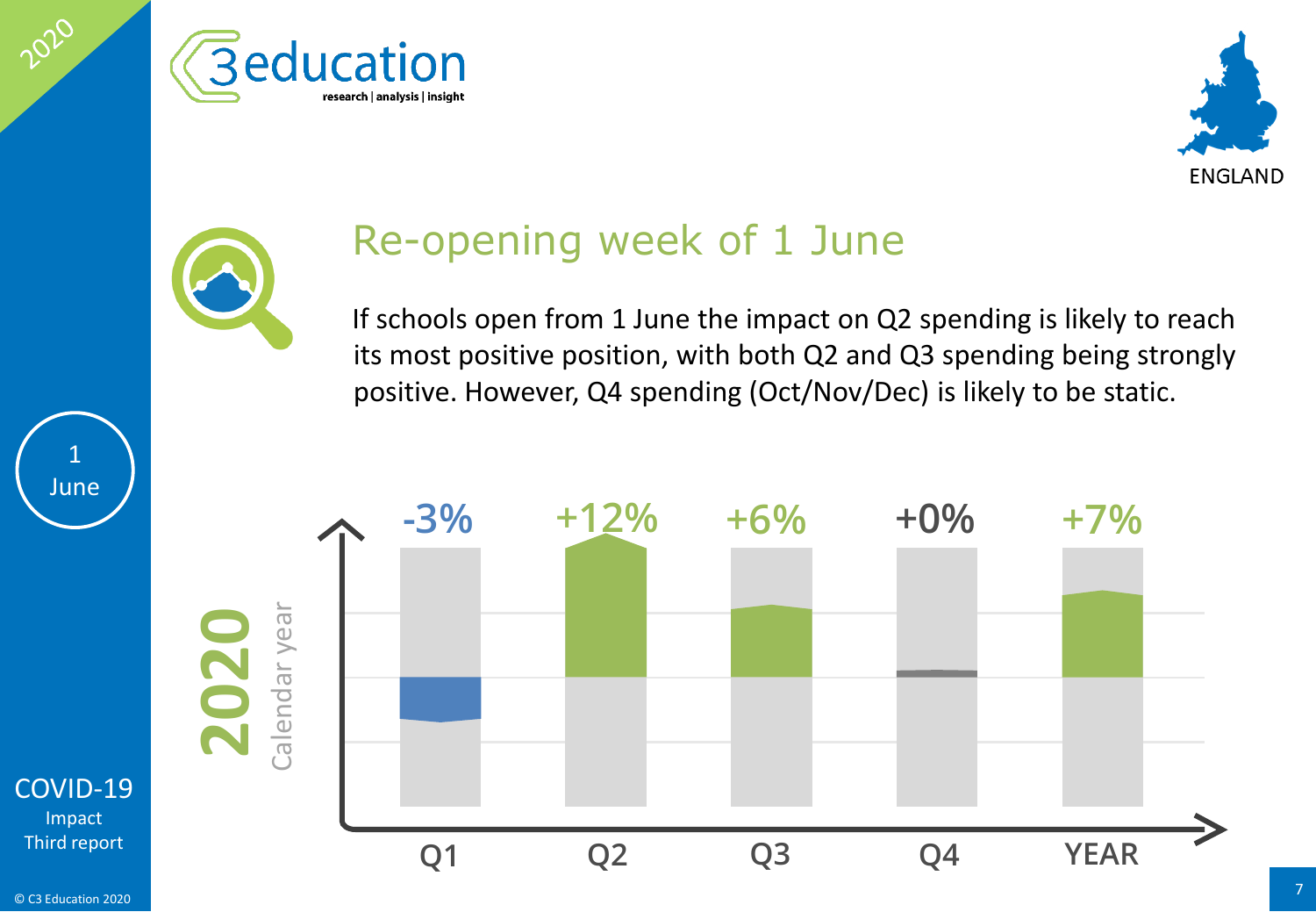





#### Re-opening week of 8 or 15 June

If schools open from either 8 or 15 June the impact on spending in Q2 is expected to improve only marginally. However, for the schools in this group, there is more positivity about higher spending later in the year.



[COVID-19](#page-1-0) Impact Third report

8/15 June

2020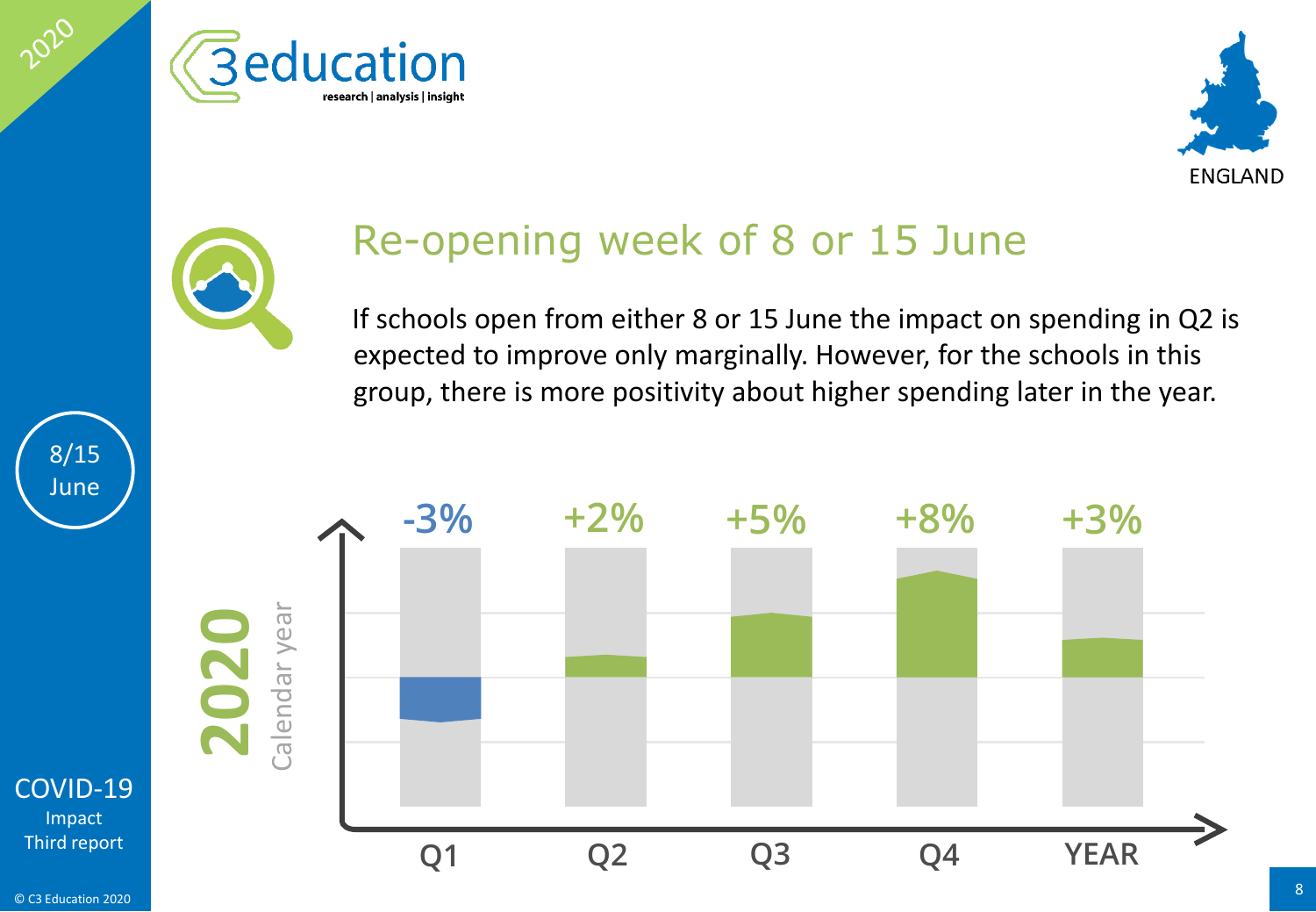





## Re-opening week of 22 or 29 June

If schools do not open until the last two weeks of June then the impact on Q2 spending is likely to turn negative. However, positive spending intentions for the remainder of the year is likely to maintain spending in positive territory.



22/29 June

2020

#### [COVID-19](#page-1-0) Impact Third report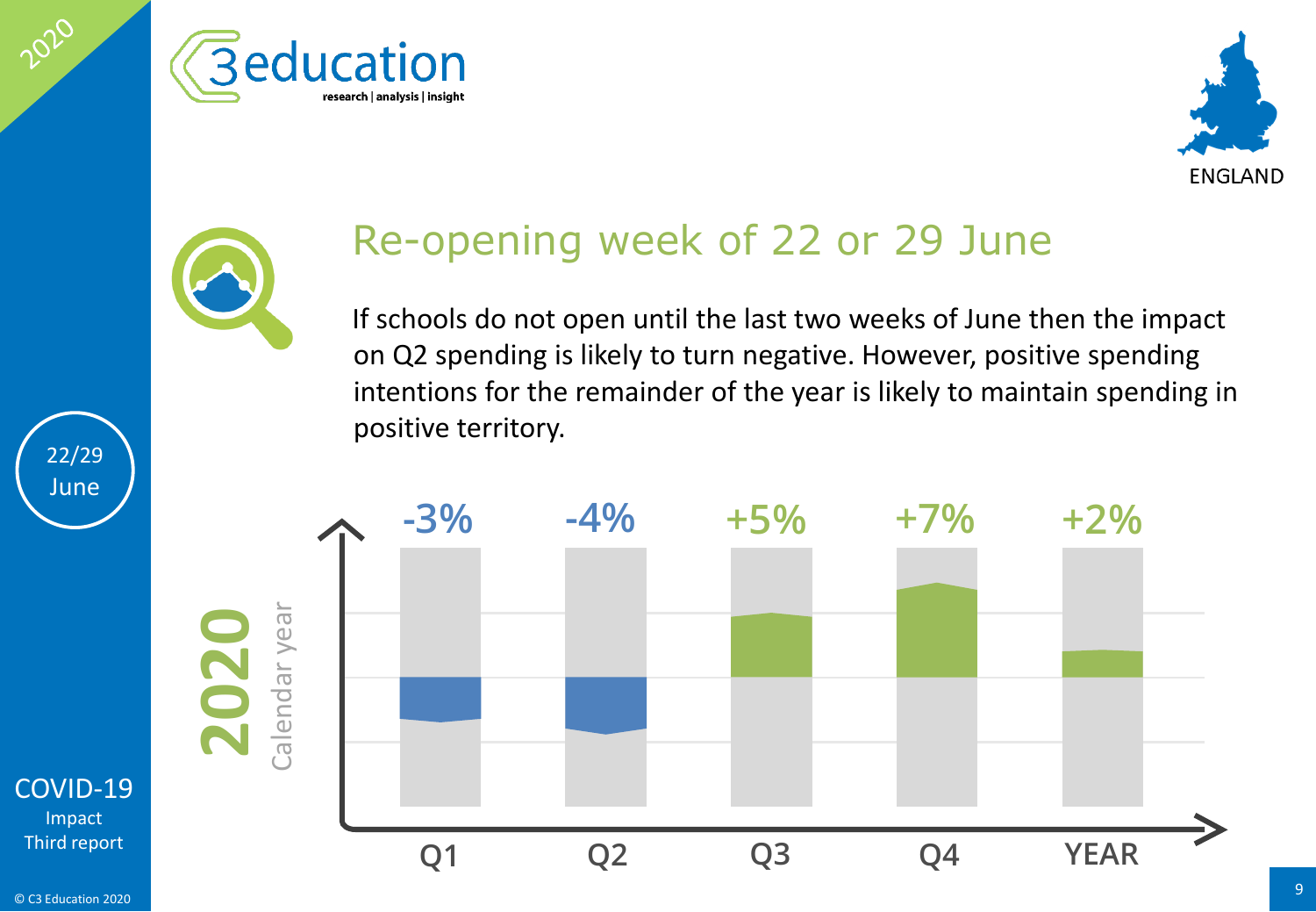





# Re-opening week of 6 or 13 July

In the unlikely event that schools only open a few weeks before the usual end of the summer term then the few schools that indicated this scenario suggested Q2 spending would shrink much more deeply leading to an annual loss.



**2020**

[COVID-19](#page-1-0) Impact Third report

6/13 July

2020